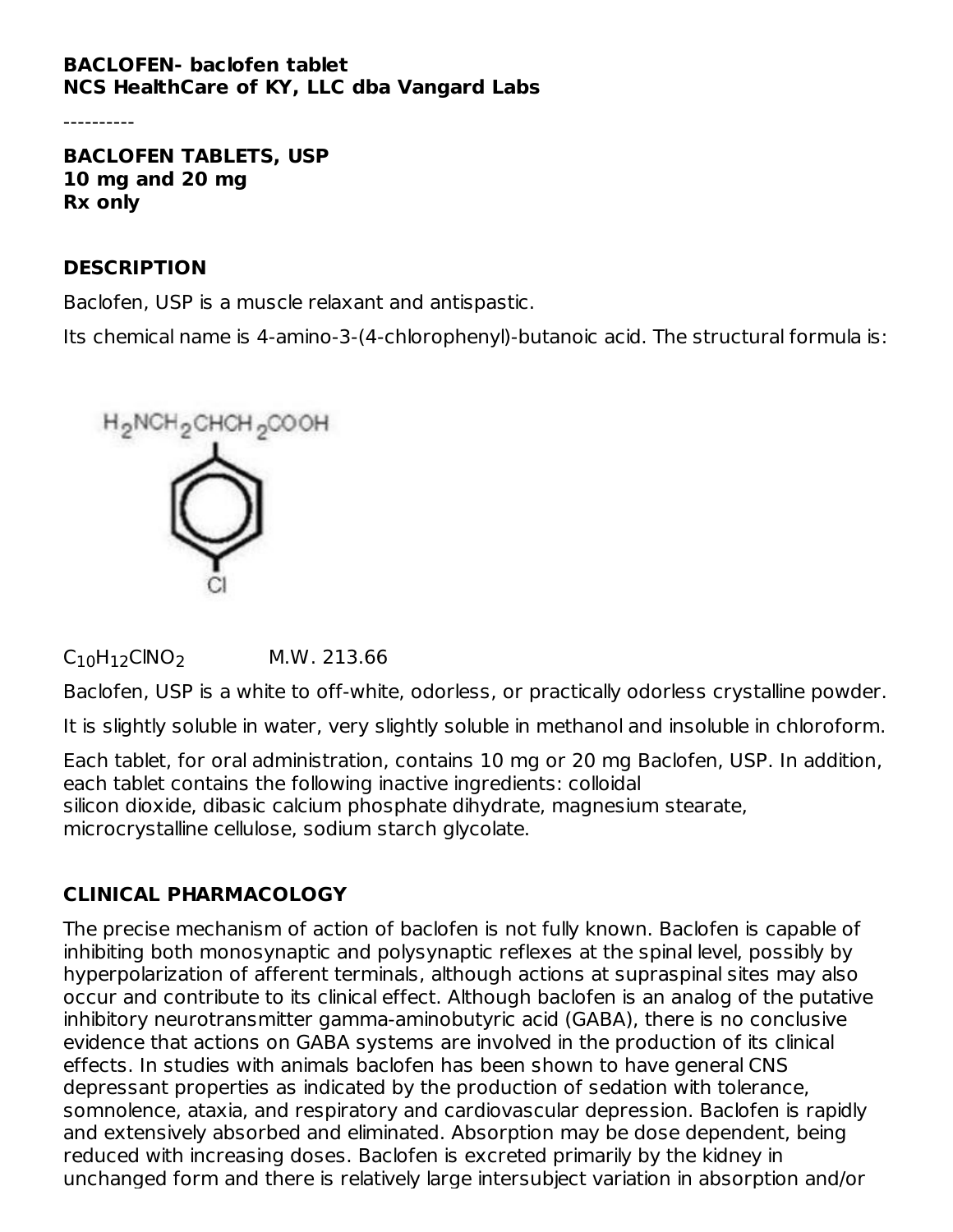unchanged for the is relatively large intersubject variation intersubject variation in absorption  $\mathcal{L}$ elimination.

## **INDICATIONS AND USAGE**

Baclofen tablets are useful for the alleviation of signs and symptoms of spasticity resulting from multiple sclerosis, particularly for the relief of flexor spasms and concomitant pain, clonus, and muscular rigidity.

Patients should have reversible spasticity so that baclofen treatment will aid in restoring residual function. Baclofen tablets may also be of some value in patients with spinal cord injuries and other spinal cord diseases.

Baclofen tablets are not indicated in the treatment of skeletal muscle spasm resulting from rheumatic disorders.

The efficacy of baclofen in stroke, cerebral palsy, and Parkinson's disease has not been established and, therefore, it is not recommended for these conditions.

## **CONTRAINDICATIONS**

Hypersensitivity to baclofen.

## **WARNINGS**

a. Neonatal Withdrawal Symptoms: Withdrawal symptoms have been reported starting hours to days after delivery in neonates whose mothers were treated with oral baclofen throughout pregnancy. The symptoms of withdrawal in these infants have included increased muscle tone, tremor, jitteriness, and seizure. If the potential benefit justifies the potential risk to the fetus and oral baclofen is continued during pregnancy, gradually reduce the dose and discontinue baclofen before delivery. If slow withdrawal is not feasible, advise the parents or caregivers of the potential for neonatal withdrawal.

b. Abrupt Drug Withdrawal: Hallucinations and seizures have occurred on abrupt withdrawal of baclofen. Therefore, except for serious adverse reactions, the dose should be reduced slowly when the drug is discontinued.

c. Impaired Renal Function: Because baclofen is primarily excreted unchanged through the kidneys, it should be given with caution, and it may be necessary to reduce the dosage.

d. Stroke: Baclofen has not significantly benefited patients with stroke. These patients have also shown poor tolerability to the drug.

e. Pregnancy: Baclofen has been shown to increase the incidence of omphaloceles (ventral hernias) in fetuses of rats given approximately 13 times the maximum dose recommended for human use, at a dose which caused significant reductions in food intake and weight gain in dams. This abnormality was not seen in mice or rabbits.

There was also an increased incidence of incomplete sternebral ossification in fetuses of rats given approximately 13 times the maximum recommended human dose, and an increased incidence of unossified phalangeal nuclei of forelimbs and hindlimbs in fetuses of rabbits given approximately 7 times the maximum recommended human dose. In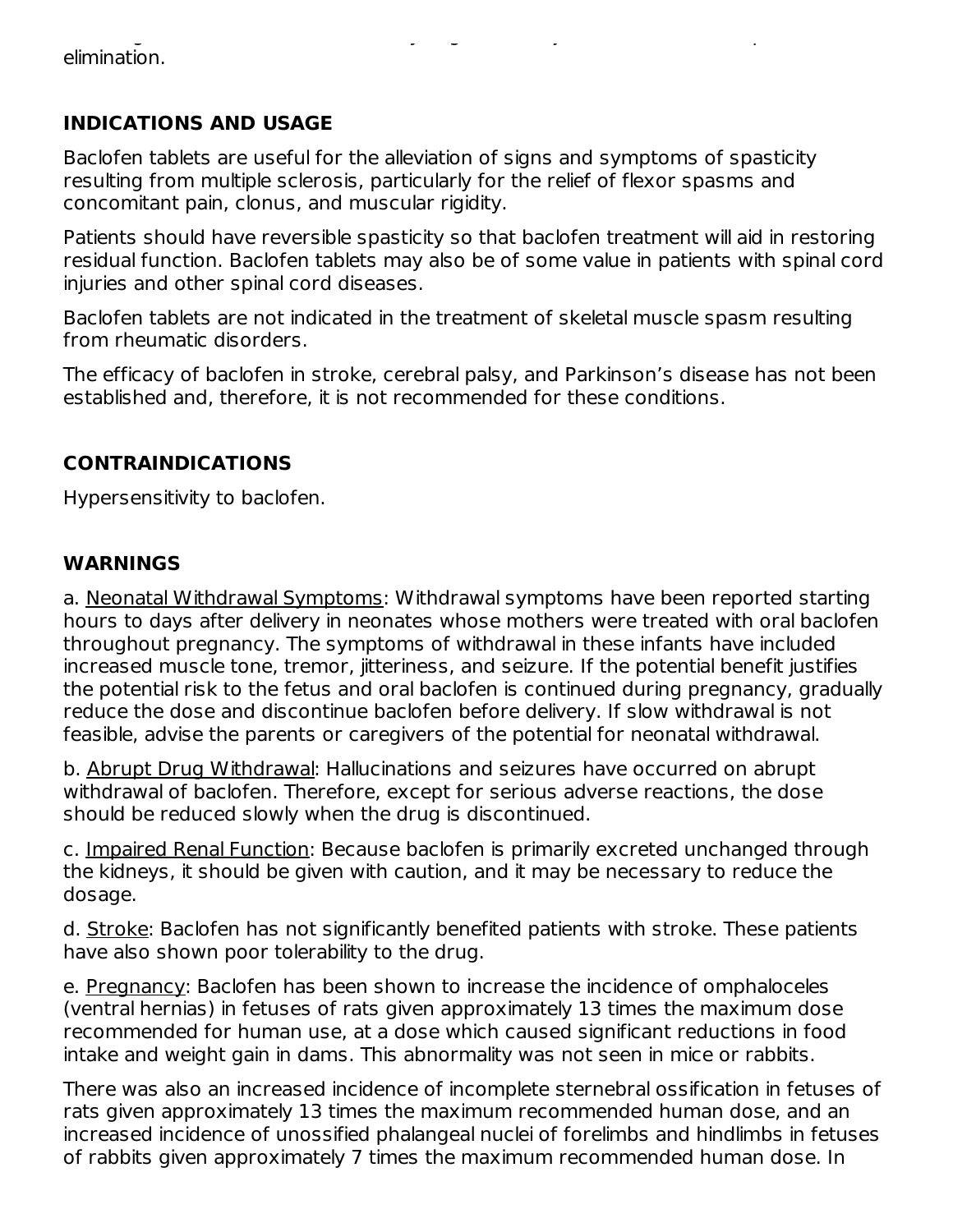mice, no teratogenic effects were observed, although reductions in mean fetal weight with consequent delays in skeletal ossification were present when dams were given 17 and 34 times the human daily dose. There are no studies in pregnant women. Baclofen should be used during pregnancy only if the benefit clearly justifies the potential risk to the fetus.

## **PRECAUTIONS**

Because of the possibility of sedation, patients should be cautioned regarding the operation of automobiles or other dangerous machinery, and activities made hazardous by decreased alertness. Patients should also be cautioned that the central nervous system effects of baclofen may be additive to those of alcohol and other CNS depressants.

Baclofen should be used with caution where spasticity is utilized to sustain upright posture and balance in locomotion or whenever spasticity is utilized to obtain increased function.

In patients with epilepsy, the clinical state and electroencephalogram should be monitored at regular intervals, since deterioration in seizure control and EEG have been reported occasionally in patients taking baclofen.

It is not known whether this drug is excreted in human milk. As a general rule, nursing should not be undertaken while a patient is on a drug since many drugs are excreted in human milk.

A dose-related increase in incidence of ovarian cysts and a less marked increase in enlarged and/or hemorrhagic adrenal glands was observed in female rats treated chronically with baclofen.

Ovarian cysts have been found by palpation in about 4% of the multiple sclerosis patients that were treated with baclofen for up to one year. In most cases these cysts disappeared spontaneously while patients continued to receive the drug. Ovarian cysts are estimated to occur spontaneously in approximately 1% to 5% of the normal female population.

## **Pediatric Use**

Safety and effectiveness in pediatric patients below the age of 12 years have not been established.

## **ADVERSE REACTIONS**

The most common is transient drowsiness (10 to 63%). In one controlled study of 175 patients, transient drowsiness was observed in 63% of those receiving baclofen compared to 36% of those in the placebo group. Other common adverse reactions are dizziness (5 to 15%), weakness (5 to 15%) and fatigue (2 to 4%).

Others reported:

Neuropsychiatric: Confusion (1 to 11%), headache (4 to 8%), insomnia (2 to 7%); and, rarely, euphoria, excitement, depression, hallucinations, paresthesia, muscle pain, tinnitus, slurred speech, coordination disorder, tremor, rigidity, dystonia, ataxia, blurred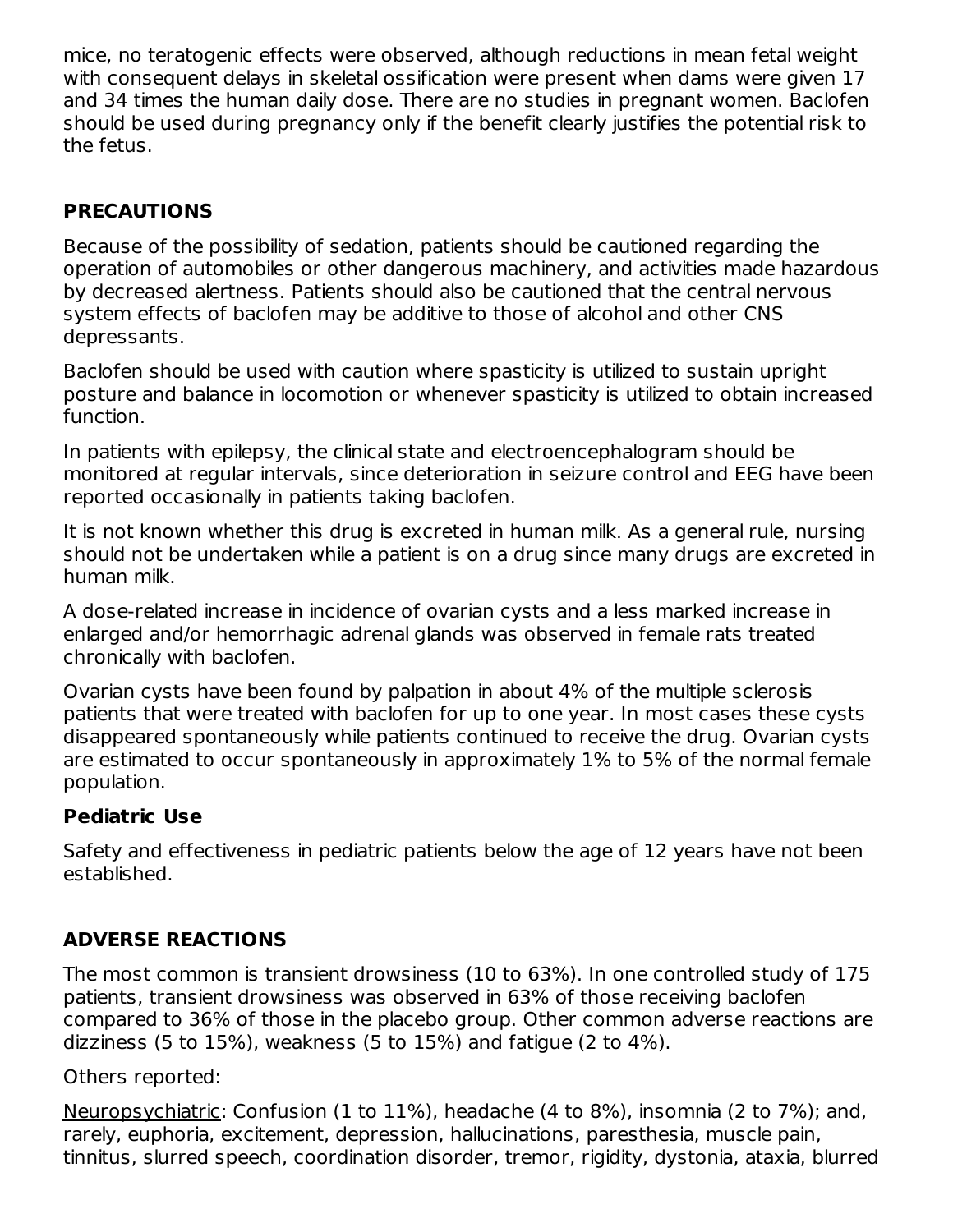vision, nystagmus, strabismus, miosis, mydriasis, diplopia, dysarthria, epileptic seizure.

Cardiovascular: Hypotension (0 to 9%). Rare instances of dyspnea, palpitation, chest pain, syncope.

Gastrointestinal: Nausea (4 to 12%), constipation (2 to 6%); and rarely, dry mouth, anorexia, taste disorder, abdominal pain, vomiting, diarrhea, and positive test for occult blood in stool.

Genitourinary: Urinary frequency (2 to 6%); and rarely, enuresis, urinary retention, dysuria, impotence, inability to ejaculate, nocturia, hematuria.

Other: Instances of rash, pruritus, ankle edema, excessive perspiration, weight gain, nasal congestion.

Some of the CNS and genitourinary symptoms may be related to the underlying disease rather than to drug therapy. The following laboratory tests have been found to be abnormal in a few patients receiving baclofen: increased SGOT, elevated alkaline phosphatase, and elevation of blood sugar.

#### **To report SUSPECTED ADVERSE REACTIONS, contact Amneal Pharmaceuticals at 1-877-835-5472 or FDA at 1-800-FDA-1088 or www.fda.gov/medwatch.**

## **OVERDOSAGE**

Signs and Symptoms: Vomiting, muscular hypotonia, drowsiness, accommodation disorders, coma, respiratory depression and seizures.

Treatment: In the alert patient, empty the stomach promptly by induced emesis followed by lavage. In the obtunded patient, secure the airway with a cuffed endotracheal tube before beginning lavage (do not induce emesis). Maintain adequate respiratory exchange, do not use respiratory stimulants.

## **DOSAGE AND ADMINISTRATION**

The determination of optimal dosage requires individual titration. Start therapy at a low dosage and increase gradually until optimum effect is achieved (usually between 40 to 80 mg daily).

The following dosage titration schedule is suggested:

5 mg t.i.d. for 3 days

10 mg t.i.d. for 3 days

15 mg t.i.d. for 3 days

20 mg t.i.d. for 3 days

Thereafter additional increases may be necessary but the total daily dose should not exceed a maximum of 80 mg daily (20 mg q.i.d.).

The lowest dose compatible with an optimal response is recommended. If benefits are not evident after a reasonable trial period, patients should be slowly withdrawn from the drug (see **WARNINGS,** Abrupt Drug Withdrawal).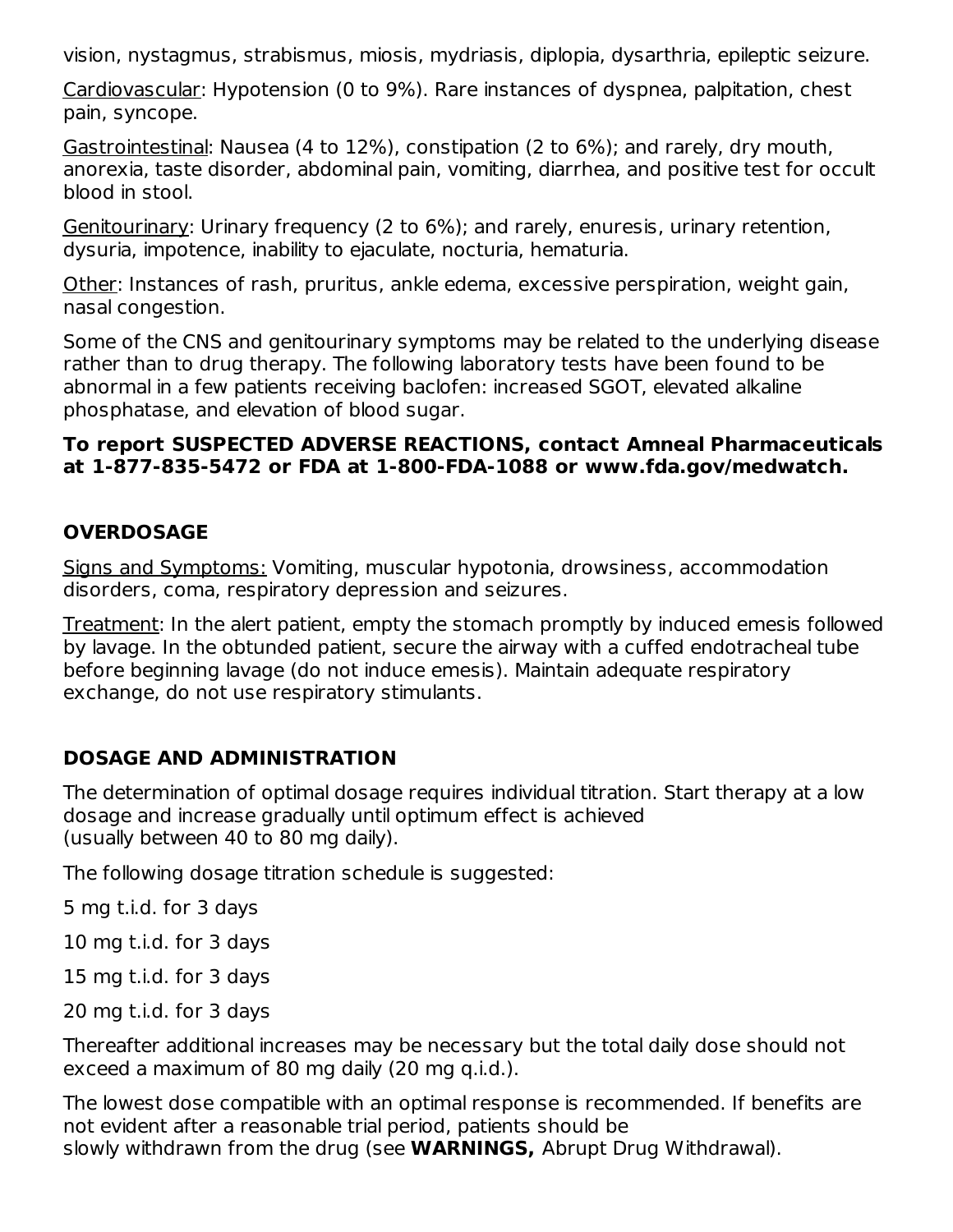#### **HOW SUPPLIED**

Baclofen Tablets USP, 10 mg are available as an off-white, to beige, round, flat-faced tablet with a beveled edge debossed with a "C21" on top of bisect on one side and plain on the other side.

Blistercards of 15: NDC 0615-8411-05

Blistercards of 30: NDC 0615-8411-39

Baclofen Tablets USP, 20 mg are available as an off-white, to beige, round, flat-faced tablet with a beveled edge debossed with a "C22" on top of bisect on one side and plain on the other side.

Blistercards of 30: NDC 0615-8412-39

Store at 20° to 25°C (68° to 77°F) [see USP Controlled Room Temperature].

Dispense in a tightly-closed, light-resistant container (USP).

Manufactured by: **Amneal Pharmaceuticals Pvt. Ltd.** Oral Solid Dosage Unit Ahmedabad 382213, INDIA

Distributed by: **Amneal Pharmaceuticals LLC** Bridgewater, NJ 08807

Rev. 06-2020-00

#### **PRINCIPAL DISPLAY PANEL - 10mg**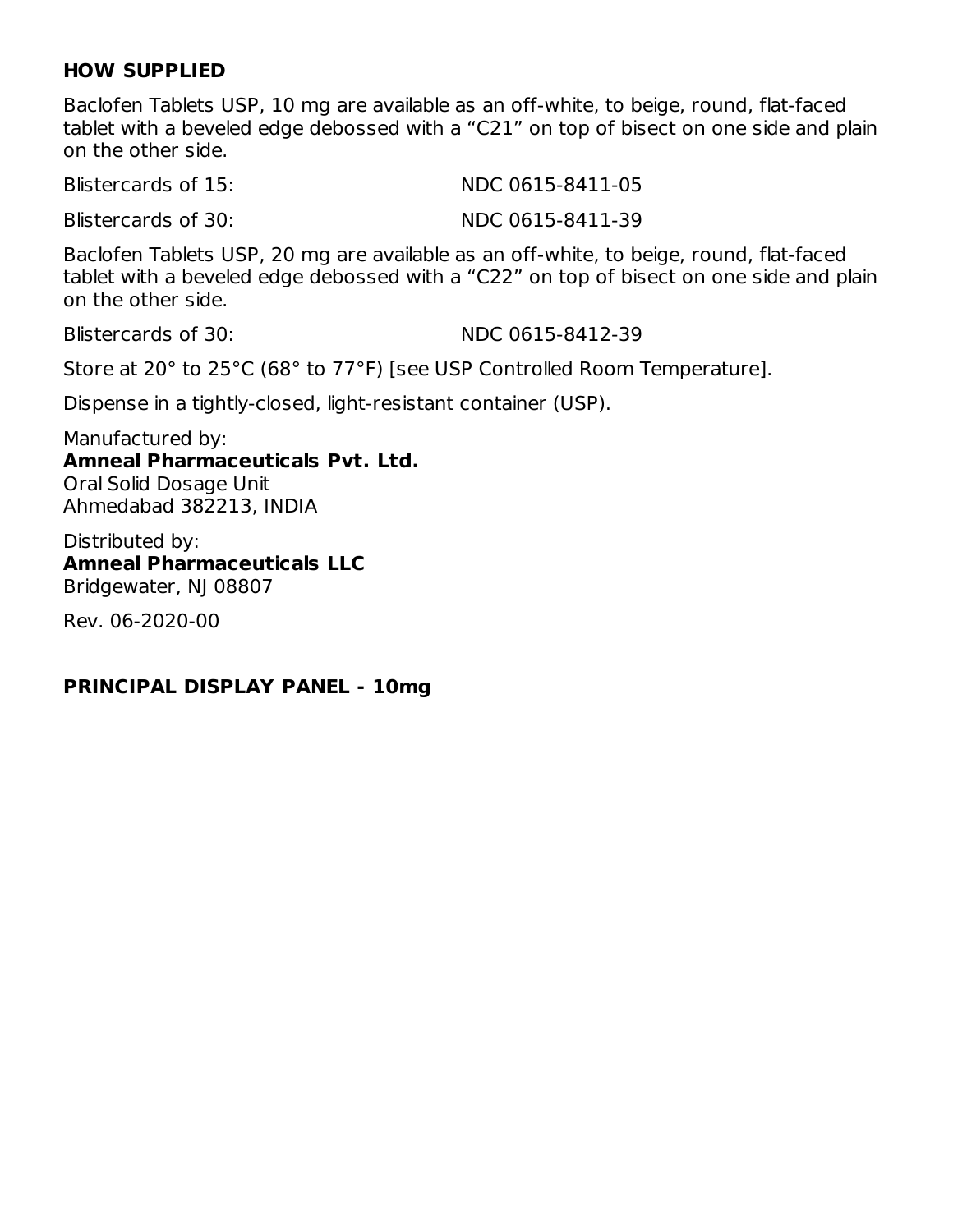| <b>Baclofen</b>                                                                                                             |         | (Amneal NDC 0115-1010-03)<br><b>Baclofen</b>                                               |                | Received:                                                                                                                                                                                                                           |                                                                                                                                                                                                                                                                                                                           | STORE AT 20° - 25° C (68° - 77° F)<br>(SEE USP CONTROLLED ROOM TEMPERATURE)                                                                       |
|-----------------------------------------------------------------------------------------------------------------------------|---------|--------------------------------------------------------------------------------------------|----------------|-------------------------------------------------------------------------------------------------------------------------------------------------------------------------------------------------------------------------------------|---------------------------------------------------------------------------------------------------------------------------------------------------------------------------------------------------------------------------------------------------------------------------------------------------------------------------|---------------------------------------------------------------------------------------------------------------------------------------------------|
| Tabs USP 10 mg<br>ॗॗ<br>ॗॗ <u>३</u><br>ॗ॒॒ <u>8</u> ∟ा 8411-<br>$=$ $\circ$<br>⊟ l exp<br>ia<br>8411-AA-39 v00<br>QTY<br>30 | Rx only | Tabs USP 10 mg                                                                             |                | $24 \t\t 16 \t\t 8$<br>23 15 7<br>31<br>30 22 14 6<br>29 21 13 5<br>28 20 12 4<br>27 19 11 3<br>$26 \t\t 18 \t\t 10$<br>25 17 9<br>$\sim$ 1.<br>Start Time<br>Start Date                                                            | See package insert or label for dosage information<br>FOR INSTITUTIONAL USE ONLY                                                                                                                                                                                                                                          | Dispense in a tight, light-resistant container.                                                                                                   |
| Mfg By Amneal<br>(NDC 0115-1010-03)<br>PKG BY VANGARD<br>GLASGOW, KY 42141                                                  |         | 16                                                                                         | 8              | Pkg by Vangord, Glosgow, KY 42141<br><b>Baclofen</b><br>Baclofen<br>Tab USP 10 mg<br>Tab USP 10 mg<br>LOT 8411-<br>LOT 8411 -<br>EXP<br><u> HELHINI HII HII HII HII HII </u>                                                        | Pkg by Vangard, Glasgow, KY 42141<br>Pkg by Vongord, Glosgow, KY 42141<br>Baclofen<br>Tab USP 10 mg<br>EXP<br>LOT 8411-<br>EXP                                                                                                                                                                                            | 8411-AA-B-v00<br>Vangard Labs<br>Glasgow, KY 42141<br>LOT 8411-<br>EXP<br><u> HELBITI III HIII HIII HIII HII</u>                                  |
| 30                                                                                                                          | 23      | 15                                                                                         | $\overline{7}$ | Pkg by Vangord, Glosgow, KY 42141<br><b>Baclofen</b><br><b>Baclofen</b><br>Tab USP 10 mg<br>Tab USP 10 mg<br>LOT 8411 -<br>LOT 8411- EXP<br>EXP<br><u> 11   11   11   11   11   11   11</u><br>Pkg by Vangord, Glosgow, KY 42141    | Pkg by Vangord, Glasgow, KY 42141<br>Rig by Vangard, Glasgow, KY 42141<br>Baclofen<br>Tab USP 10 mg<br>LOT 8411-<br>EXP<br><u> A BEN MENTI I A BIT DI BIT DI BIT DI BIT DI BIT DI BIT DI BIT DI BIT DI BIT DI BIT DI BIT DI BIT DI BIT DI B</u><br>Pkg by Vangard, Glasgow, KY 42141<br>Pkg by Vangard, Glasgow, KY 42141 | Pig by Vangard, Glasgow, KY 42141<br><b>Baclofen</b><br>Tab USP 10 mg<br>LOT 8411- EXP<br>Pkg by Vangard, Glasgow, KY 42141                       |
| 29                                                                                                                          | 22      | 14                                                                                         | 6              | <b>Baclofen</b><br><b>Baclofen</b><br>Tab USP 10 mg<br>Tab USP 10 mg<br>LOT 8411 - EXP<br>LOT 8411- EXP<br><u> HELLIN HELLIN HELLIN</u><br>Pkg by Vangord, Glosgow, KY 42141                                                        | <b>Baclofen</b><br>Tab USP 10 mg<br>LOT 8411-<br>EXP<br><u> A TIMATI A MATEMATI A TIM</u><br><u> A BENDARI INI MENENI AMB</u><br>Pleg by Vangard, Glasgow, KY 42141<br>Pleg by Vangard, Glasgow, KY 42141                                                                                                                 | <b>Baclofen</b><br>Tab USP 10 mg<br>LOT 8411-<br>EXP<br><u> HELBITI III III III III III III </u><br>Pkg by Vongord, Glasgow, KY 42141             |
| 28                                                                                                                          | 21      | 13                                                                                         | 5              | <b>Baclofen</b><br><b>Baclofen</b><br>Tab USP 10 mg<br>Tab USP 10 mg<br>LOT 8411-<br><b>FXP</b><br>LOT 8411-<br><u> HELBITI III III III III III III </u><br>Pkg by Vangord, Glosgow, KY 42141<br><b>Baclofen</b><br><b>Baclofen</b> | <b>Baclofen</b><br>Tab USP 10 mg<br><b>EXP</b><br>LOT 8411- EXP<br><u> HELHILII III III III III</u><br><u> A BENDININ INI MUTULI AN</u><br>Pkg by Vangard, Glasgow, KY 42141<br>Rig by Vangard, Glasgow, KY 42141<br><b>Baclofen</b>                                                                                      | <b>Baclofen</b><br>Tab USP 10 mg<br>LOT 8411- EXP<br><u> HELBITI III III III III III </u><br>Pkg by Vangerd, Glasgow, KY 42141<br><b>Baclofen</b> |
| 27                                                                                                                          | 20      | 12                                                                                         | 4              | Tab USP 10 ma<br>Tab USP 10 ma<br>LOT 8411- EXP<br>LOT 8411- EXP<br><u> HTTII II II II II II II II II</u><br>Pkg by Vangord, Glasgow, KY 42141                                                                                      | Tab USP 10 ma<br>LOT 8411-<br>EXP<br>Pkg by Vongord, Glasgow, KY 42141<br>Rig by Vangard, Glasgow, KY 42141                                                                                                                                                                                                               | Tab USP 10 ma<br>LOT 8411- EXP<br><u> ANTIHITI ANIMI ANIMI ANI</u><br>Pleg by Vangard, Glasgow, KY 42141                                          |
| 26                                                                                                                          | 19      | 11                                                                                         | 3              | <b>Baclofen</b><br><b>Baclofen</b><br>Tab USP 10 mg<br>Tab USP 10 mg<br>LOT 8411-<br>EXP<br>LOT 8411-<br>Pkg by Vangard, Glasgow, KY 42141                                                                                          | <b>Baclofen</b><br>Tab USP 10 mg<br>EXP<br>LOT 8411-<br>EXP<br>111111111111111111111111<br>Pkg by Vangard, Glasgow, KY 42141<br>Pkg by Vangard, Glasgow, KY 42141                                                                                                                                                         | <b>Baclofen</b><br>Tab USP 10 mg<br>LOT 8411-<br>EXP<br>Pkg by Vangard, Glasgow, KY 42141                                                         |
| 25                                                                                                                          | 18      | 10                                                                                         | $\overline{2}$ | <b>Baclofen</b><br><b>Baclofen</b><br>Tab USP 10 mg<br>Tab USP 10 mg<br>LOT 8411 - EXP<br>LOT 8411- EXP<br><u> HELLIN I HELLIN I HELL</u>                                                                                           | <b>Baclofen</b><br>Tab USP 10 mg<br>LOT 8411- EXP<br><u> HELHILLI III III III III III </u><br><u> HIIIIIIIIIIIIIIIIIIIIII</u>                                                                                                                                                                                             | <b>Baclofen</b><br>Tab USP 10 mg<br>LOT 8411- EXP<br><u> HELBITI I HELBITI I HEL</u>                                                              |
|                                                                                                                             | 17      | <b>Omnicare</b> The overall configuration of this package is a trademark of Omnicare, Inc. | $\mathbf{1}$   | Pkg by Vangord, Glosgow, KY 42141<br><b>Baclofen</b><br>Tab USP 10 mg<br>Tab USP 10 mg<br>LOT 8411- EXP<br>LOT 8411 - EXP<br><u> HELLIN I HAN HAN HELL</u>                                                                          | Pkg by Vongord, Glasgow, KY 42141<br>Rig by Vangard, Glasgow, KY 42141<br><b>Baclofen</b><br>Baclofen<br>Tab USP 10 mg<br>LOT 8411- EXP<br><u> HELBIH III III III III III III </u>                                                                                                                                        | Pleg by Vangard, Glasgow, KY 42141<br><b>Baclofen</b><br>Tab USP 10 mg<br>LOT 8411- EXP                                                           |

## **PRINCIPAL DISPLAY PANEL - 20mg**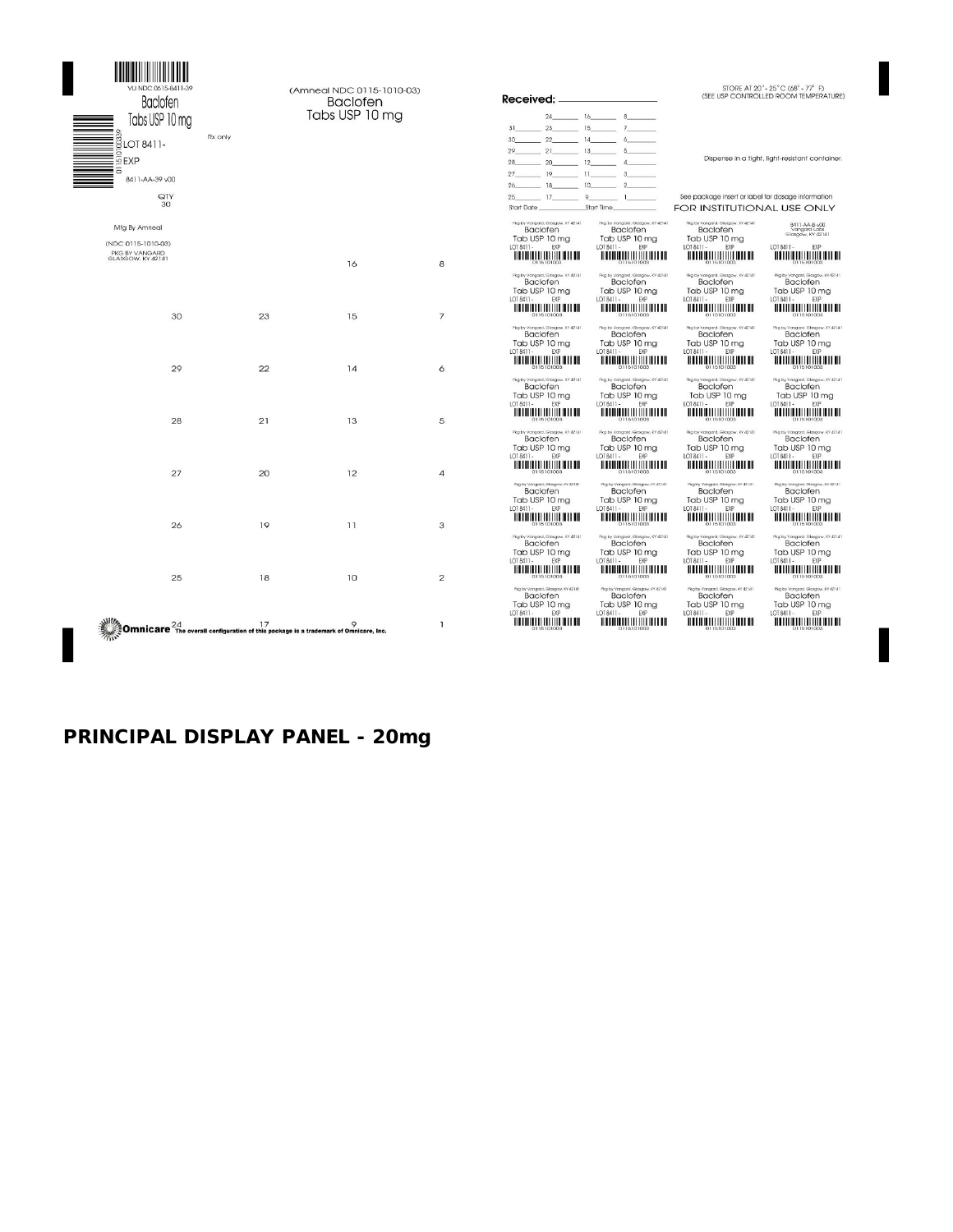| /LI NDC 0615-8412-39<br><b>Baclofen</b><br>Tabs USP 20 mg                             |         | (Amneal NDC 0115-1012-03)<br><b>Baclofen</b><br>Tabs USP 20 mg |                | Received:<br>$24 \qquad \qquad 16 \qquad \qquad 8 \qquad \qquad$                                                                                                                                 | STORE AT 20° - 25°C (68° - 77° F)<br>(SEE USP CONTROLLED ROOM TEMPERATURE)                                                                |                                                                                                               |
|---------------------------------------------------------------------------------------|---------|----------------------------------------------------------------|----------------|--------------------------------------------------------------------------------------------------------------------------------------------------------------------------------------------------|-------------------------------------------------------------------------------------------------------------------------------------------|---------------------------------------------------------------------------------------------------------------|
| RLOT 8412-<br>≣⊡EXP<br>5<br>8412-AA-39 v00<br>QTY<br>30                               | Rx only |                                                                |                | $23$ $15$ $7$<br>31<br>$22$ 14 6<br>30<br>29 21 13 5<br>28 20 12 4<br>27 19 11 3<br>$26$ 18 10 2<br>$17 - 9$<br>$\frac{1}{2}$<br>25<br>Start Date Start Time                                     | Dispense in a tight, light-resistant container<br>See package insert or label for dosage information<br><b>FOR INSTITUTIONAL USE ONLY</b> |                                                                                                               |
| Mfg By Amneal                                                                         |         |                                                                |                | Pkg by Vangord, Glosgow, KY 42141<br>Pkg by Vangord, Glasgow, KY 42141<br><b>Baclofen</b><br><b>Baclofen</b><br>Tab USP 20 mg<br>Tab USP 20 mg                                                   | Pkg by Vongold, Glosgow, KY 42141<br><b>Baclofen</b><br>Tab USP 20 mg                                                                     | 8412-AA-B-v00<br>Vangard Labs<br>Glasgow, KY 42141                                                            |
| (NDC 0115-1012-03)<br>PKG BY VANGARD<br>GLASGOW, KY 42141                             |         | 16                                                             | 8              | LOT 8412 -<br>LOT 8412- EXP<br>EXP                                                                                                                                                               | LOT 8412-<br>EXP<br><u> III III III III III II III III III </u>                                                                           | LOT 8412 -<br><b>EYP</b><br><u> A TALIH ALIMIN ANIT ANIT ANI</u>                                              |
|                                                                                       |         |                                                                |                | Pkg by Vangord, Glosgow, KY 42141<br>Pkg by Vangard, Glasgow, KY 42141<br><b>Baclofen</b><br><b>Baclofen</b><br>Tab USP 20 mg<br>Tab USP 20 mg<br>LOT 8412 - EXP<br>LOT 8412 -<br>EXP            | Pkg by Vongord, Glosgow, KY 42141<br>Baclofen<br>Tab USP 20 mg<br>LOT 8412 -<br>EXP                                                       | Rig by Vangard, Glasgow, KY 42141<br><b>Baclofen</b><br>Tab USP 20 mg<br>LOT 8412 -<br>EXP                    |
| 30                                                                                    | 23      | 15                                                             | $\overline{7}$ | Pkg by Vangord, Glosgow, KY 42141<br>Pkg by Vangard, Glasgow, KY 42141<br>Baclofen<br><b>Baclofen</b><br>Tab USP 20 mg<br>Tab USP 20 mg<br>LOT 8412- EXP<br>LOT 8412 -<br>EXP                    | Pkg by Vangard, Glasgow, KY 42141<br>Baclofen<br>Tab USP 20 mg<br>LOT 8412 -<br>EXP                                                       | Pkg by Vangard, Glasgow, KY 42141<br><b>Baclofen</b><br>Tab USP 20 ma<br>LOT 8412- EXP                        |
| 29                                                                                    | 22      | 14                                                             | 6              | Pkg by Vangord, Glosgow, KY 42141<br>Pkg by Vangard, Glasgow, KY 42141<br><b>Baclofen</b><br><b>Baclofen</b><br>Tab USP 20 mg<br>Tab USP 20 mg<br>LOT 8412- EXP<br>LOT 8412 -<br>EXP             | Pkg by Vangard, Glasgow, KY 42141<br>Baclofen<br>Tab USP 20 mg<br>LOT 8412 -<br>EXP                                                       | Pkg by Vongord, Glasgow, KY 42141<br>Baclofen<br>Tab USP 20 mg<br>LOT 8412- EXP                               |
| 28                                                                                    | 21      | 13                                                             | 5              | <u> A BEN DE LA TENENTA DE LA TENENTA DE L</u><br>Pkg by Vangord, Glosgow, KY 42141<br>Pkg by Vangard, Glasgow, KY 42141<br><b>Baclofen</b><br><b>Baclofen</b><br>Tab USP 20 mg<br>Tab USP 20 mg | <u> HIIIIIIIIIIIIIIIIIIIIIIII</u><br>Pkg by Vongord, Glasgow, KY 42141<br>Baclofen<br>Tab USP 20 mg                                       | <u> A BELITTI LITTI LITTI TITLEH</u><br>Pkg by Vangerd, Glasgow, KY 42141<br><b>Baclofen</b><br>Tab USP 20 mg |
| 27                                                                                    | 20      | 12                                                             | $\overline{a}$ | LOT 8412 -<br>EXP<br>LOT 8412 -<br>EXP<br><u> HELLINI I HELLINI I HELLIN</u><br>Pkg by Vangord, Glasgow, KY 42141<br>Pkg by Vangard, Glasgow, KY 42141                                           | LOT 8412 -<br>EXP<br>Rigiby Vangard, Glasgow, KY 42141                                                                                    | LOT 8412 -<br>EXP<br>Pleg by Vangard, Glasgow, KY 42141                                                       |
| 26                                                                                    | 19      | 11                                                             | 3              | <b>Baclofen</b><br><b>Baclofen</b><br>Tab USP 20 mg<br>Tab USP 20 mg<br>LOT 8412 -<br>EXP<br>LOT 8412 -<br>EXP<br><u>TITULITII ILITTII TITLEILI</u><br><u> HIIIIIIIIIIIIIIIIIIIIIII</u>          | Baclofen<br>Tab USP 20 ma<br>LOT 8412 -<br>EXP<br><u>HIIIIIIIIIIIIIIIIIIIIII</u>                                                          | <b>Baclofen</b><br>Tab USP 20 ma<br>LOT 8412 -<br>EXP                                                         |
|                                                                                       |         |                                                                |                | Pkg by Vangard, Glasgow, KY 42141<br>Pkg by Vangord, Glosgow, KY 42141<br><b>Baclofen</b><br><b>Baclofen</b><br>Tab USP 20 mg<br>Tab USP 20 mg<br>LOT 8412 - EXP<br>LOT 8412 -<br>EXP            | Pkg by Vangard, Glasgow, KY 42141<br>Baclofen<br>Tab USP 20 ma<br>LOT 8412 -<br>EXP                                                       | Pkg by Vangard, Glasgow, KY 42141<br><b>Baclofen</b><br>Tab USP 20 ma<br>LOT 8412- EXP                        |
| 25                                                                                    | 18      | 10                                                             | $\overline{2}$ | Pkg by Vongord, Glasgow, KY 42141<br>Pkg by Vangord, Glosgow, KY 42141<br><b>Baclofen</b><br><b>Baclofen</b><br>Tab USP 20 mg<br>Tab USP 20 mg<br>LOT 8412 -<br>LOT 8412 -<br>EXP<br>EXP         | Rig by Vangard, Glasgow, KY 42141<br>Baclofen<br>Tab USP 20 mg<br>LOT 8412 -<br>EXP                                                       | Pleg by Vangard, Glasgow, KY 42141<br><b>Baclofen</b><br>Tab USP 20 mg<br>LOT 8412 -<br>EXP                   |
| : Omnicare The overall configuration of this package is a trademark of Omnicare, Inc. | 17      | $\circ$                                                        | $\mathbf{1}$   |                                                                                                                                                                                                  |                                                                                                                                           | <u> HIII HIII HIII HIII HII</u>                                                                               |

I

I

# **BACLOFEN**

baclofen tablet

| <b>Product Information</b>                                                         |                                          |                                       |  |  |                         |  |  |  |
|------------------------------------------------------------------------------------|------------------------------------------|---------------------------------------|--|--|-------------------------|--|--|--|
| <b>Product Type</b>                                                                | <b>HUMAN PRESCRIPTION</b><br><b>DRUG</b> | <b>Item Code</b><br>1010)<br>(Source) |  |  | NDC:0615-8411(NDC:0115- |  |  |  |
| <b>Route of Administration</b>                                                     | ORAL                                     |                                       |  |  |                         |  |  |  |
|                                                                                    |                                          |                                       |  |  |                         |  |  |  |
|                                                                                    |                                          |                                       |  |  |                         |  |  |  |
| <b>Active Ingredient/Active Moiety</b>                                             |                                          |                                       |  |  |                         |  |  |  |
| <b>Ingredient Name</b><br><b>Basis of Strength</b><br><b>Strength</b>              |                                          |                                       |  |  |                         |  |  |  |
| <b>BACLOFEN</b> (UNII: H789N3FKE8) (BACLOFEN - UNII:H789N3FKE8)<br><b>BACLOFEN</b> |                                          |                                       |  |  | 10 <sub>mg</sub>        |  |  |  |
|                                                                                    |                                          |                                       |  |  |                         |  |  |  |
|                                                                                    |                                          |                                       |  |  |                         |  |  |  |
| <b>Inactive Ingredients</b>                                                        |                                          |                                       |  |  |                         |  |  |  |
| <b>Ingredient Name</b>                                                             |                                          |                                       |  |  |                         |  |  |  |
| <b>SILICON DIOXIDE (UNII: ETJ7Z6XBU4)</b>                                          |                                          |                                       |  |  |                         |  |  |  |
| <b>DIBASIC CALCIUM PHOSPHATE DIHYDRATE (UNII: O7TSZ97GEP)</b>                      |                                          |                                       |  |  |                         |  |  |  |
|                                                                                    |                                          |                                       |  |  |                         |  |  |  |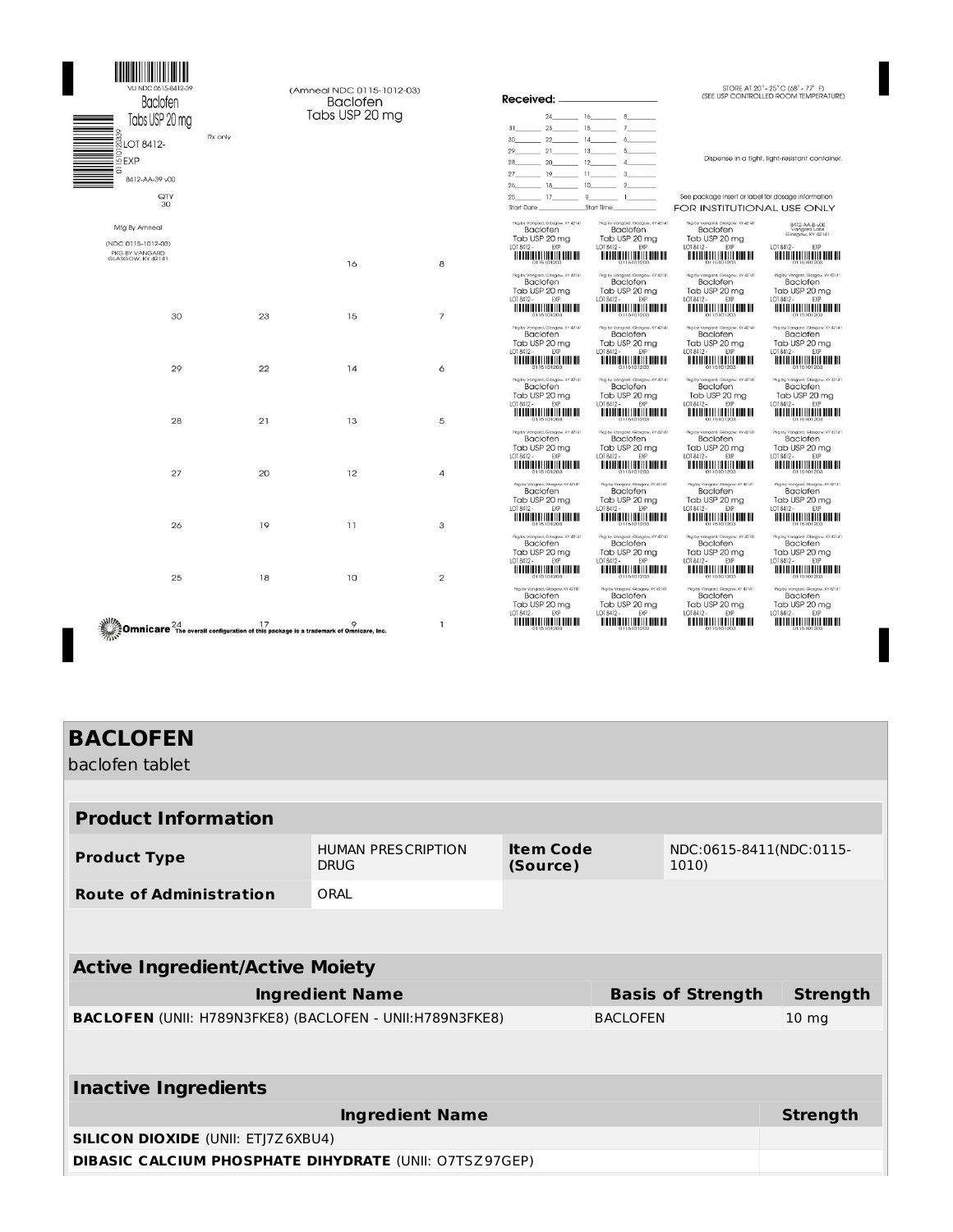|                                               | MAGNESIUM STEARATE (UNII: 70097M6I30)                  |         |                                                 |                                                           |              |                                       |                                     |  |  |  |
|-----------------------------------------------|--------------------------------------------------------|---------|-------------------------------------------------|-----------------------------------------------------------|--------------|---------------------------------------|-------------------------------------|--|--|--|
| MICROCRYSTALLINE CELLULOSE (UNII: OP1R32D61U) |                                                        |         |                                                 |                                                           |              |                                       |                                     |  |  |  |
|                                               | SODIUM STARCH GLYCOLATE TYPE A CORN (UNII: AG9B65PV6B) |         |                                                 |                                                           |              |                                       |                                     |  |  |  |
|                                               |                                                        |         |                                                 |                                                           |              |                                       |                                     |  |  |  |
|                                               | <b>Product Characteristics</b>                         |         |                                                 |                                                           |              |                                       |                                     |  |  |  |
|                                               | Color                                                  |         | white (off-white)                               |                                                           | <b>Score</b> |                                       | 2 pieces                            |  |  |  |
|                                               | <b>Shape</b>                                           |         | <b>ROUND</b>                                    |                                                           | <b>Size</b>  |                                       | 9mm                                 |  |  |  |
|                                               | <b>Flavor</b>                                          |         |                                                 |                                                           |              | <b>Imprint Code</b>                   | C <sub>21</sub>                     |  |  |  |
|                                               | <b>Contains</b>                                        |         |                                                 |                                                           |              |                                       |                                     |  |  |  |
|                                               |                                                        |         |                                                 |                                                           |              |                                       |                                     |  |  |  |
|                                               | <b>Packaging</b>                                       |         |                                                 |                                                           |              |                                       |                                     |  |  |  |
| #                                             | <b>Item Code</b>                                       |         |                                                 | <b>Package Description</b>                                |              | <b>Marketing Start</b><br><b>Date</b> | <b>Marketing End</b><br><b>Date</b> |  |  |  |
| $\mathbf{1}$                                  | NDC:0615-<br>8411-05                                   | Product |                                                 | 15 in 1 BLISTER PACK; Type 0: Not a Combination           |              | 11/02/2021                            |                                     |  |  |  |
| $\overline{2}$                                | NDC:0615-<br>8411-39                                   | Product | 30 in 1 BLISTER PACK; Type 0: Not a Combination |                                                           |              | 11/02/2021                            |                                     |  |  |  |
|                                               |                                                        |         |                                                 |                                                           |              |                                       |                                     |  |  |  |
|                                               | <b>Marketing Information</b>                           |         |                                                 |                                                           |              |                                       |                                     |  |  |  |
|                                               | <b>Marketing</b><br>Category                           |         |                                                 | <b>Application Number or Monograph</b><br><b>Citation</b> |              | <b>Marketing Start</b><br><b>Date</b> | <b>Marketing End</b><br><b>Date</b> |  |  |  |
|                                               | <b>ANDA</b>                                            |         | ANDA077971                                      |                                                           |              | 10/26/2007                            |                                     |  |  |  |

# **BACLOFEN**

L

baclofen tablet

| <b>Product Information</b>                                                  |                                          |                                       |  |  |                         |  |  |
|-----------------------------------------------------------------------------|------------------------------------------|---------------------------------------|--|--|-------------------------|--|--|
| <b>Product Type</b>                                                         | <b>HUMAN PRESCRIPTION</b><br><b>DRUG</b> | <b>Item Code</b><br>(Source)<br>1012) |  |  | NDC:0615-8412(NDC:0115- |  |  |
| <b>Route of Administration</b>                                              | ORAI                                     |                                       |  |  |                         |  |  |
|                                                                             |                                          |                                       |  |  |                         |  |  |
|                                                                             |                                          |                                       |  |  |                         |  |  |
| <b>Active Ingredient/Active Moiety</b>                                      |                                          |                                       |  |  |                         |  |  |
| <b>Ingredient Name</b><br><b>Strength</b><br><b>Basis of Strength</b>       |                                          |                                       |  |  |                         |  |  |
| BACLOFEN (UNII: H789N3FKE8) (BACLOFEN - UNII:H789N3FKE8)<br><b>BACLOFEN</b> |                                          |                                       |  |  | $20$ mg                 |  |  |
|                                                                             |                                          |                                       |  |  |                         |  |  |
|                                                                             |                                          |                                       |  |  |                         |  |  |
| <b>Inactive Ingredients</b>                                                 |                                          |                                       |  |  |                         |  |  |
|                                                                             | <b>Ingredient Name</b>                   |                                       |  |  | <b>Strength</b>         |  |  |
| <b>SILICON DIOXIDE (UNII: ETJ7Z6XBU4)</b>                                   |                                          |                                       |  |  |                         |  |  |
| <b>DIBASIC CALCIUM PHOSPHATE DIHYDRATE (UNII: O7TSZ97GEP)</b>               |                                          |                                       |  |  |                         |  |  |
| <b>MAGNESIUM STEARATE (UNII: 70097M6I30)</b>                                |                                          |                                       |  |  |                         |  |  |
| MICROCRYSTALLINE CELLULOSE (UNII: OP1R32D61U)                               |                                          |                                       |  |  |                         |  |  |
| <b>SODIUM STARCH GLYCOLATE TYPE A CORN (UNII: AG9B65PV6B)</b>               |                                          |                                       |  |  |                         |  |  |